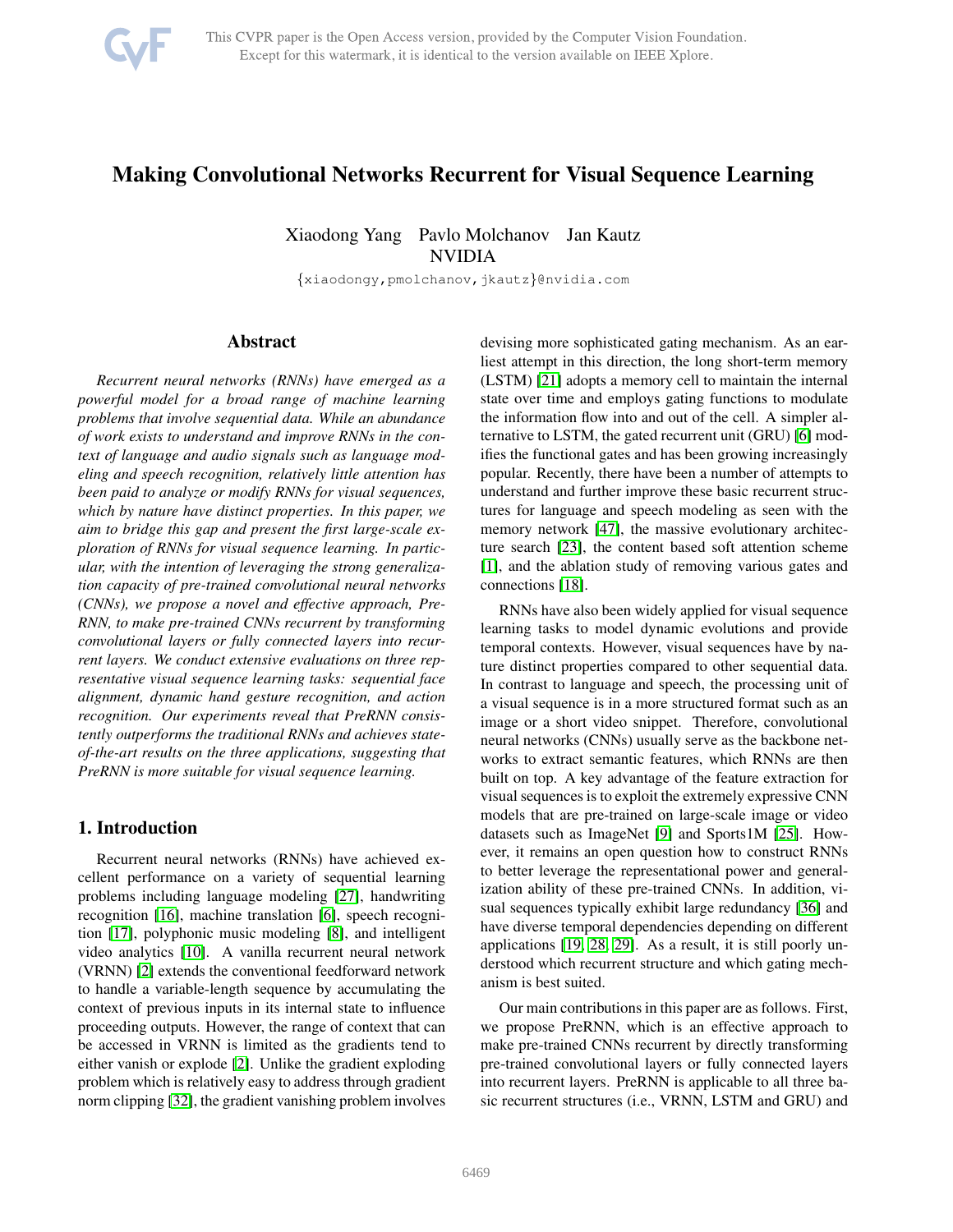can fully take advantage of the strong generalization capability of pre-trained CNNs. Second, a simplified alternative PreRNN-SIH is proposed to refine the gating functions and reduce the number of recurrent parameters. Third, we systematically analyze the internal mechanism of the gating units and demonstrate this can be used as an insightful guidance to better understand and design recurrent architectures for visual sequence learning. Fourth, we extensively evaluate a variety of recurrent convolutional architectures on the three representative visual sequence learning tasks: sequential face alignment, dynamic hand gesture recognition, and action recognition. As summarized in Table [1,](#page-4-0) our evaluations represent a large diversity of applications, visual sequence types, pre-trained backbone CNNs, and objective functions. To our knowledge, this work provides the first large-scale exploration of different recurrent convolutional networks for visual sequence learning.

#### 2. Notation and Related Work

In this section, we introduce the notation used throughout this paper and summarize the related work. RNNs have been well studied for decades in sequence learning, which mainly includes language modeling [\[27\]](#page-8-0), machine translation [\[6\]](#page-8-2) and speech recognition [\[17\]](#page-8-3). VRNN [\[2\]](#page-8-6) contains a recurrent or self-connected hidden state  $h_t$ , whose activation depends on that of the previous time step:

$$
\boldsymbol{h}_t = \mathcal{H}(\boldsymbol{W}_{ih}\boldsymbol{y}_t + \boldsymbol{W}_{hh}\boldsymbol{h}_{t-1}), \tag{1}
$$

where  $H$  is an activation function,  $W_{ih}$  is the input-tohidden matrix,  $\boldsymbol{W}_{hh}$  is the hidden-to-hidden matrix,  $\boldsymbol{y}_t$  is the input to this recurrent layer. We omit the bias vector for brevity. In order to enhance the capability to use contextual information, a great amount of efforts have been made to mitigate the gradient vanishing problem for VRNN. Among the most successful variants are LSTM and GRU, which incorporate gating functions into their state dynamics. At each time, LSTM [\[21\]](#page-8-8) maintains a memory cell  $c_t$  and a hidden state  $h_t$  that are carefully regulated by the gates:

$$
i_t = sign(W_{ii}y_t + W_{hi}h_{t-1}),
$$
  
\n
$$
f_t = sign(W_{ij}y_t + W_{hf}h_{t-1}),
$$
  
\n
$$
o_t = sign(W_{io}y_t + W_{ho}h_{t-1}),
$$
  
\n
$$
\tilde{c}_t = tanh(W_{ic}y_t + W_{hc}h_{t-1}),
$$
  
\n
$$
c_t = f_t \odot c_{t-1} + i_t \odot \tilde{c}_t,
$$
  
\n
$$
h_t = o_t \odot tanh(c_t).
$$
\n(2)

Similarly  $W_i$  are the input-to-hidden matrices and  $W_h$ . are the hidden-to-hidden matrices. Here  $i_t$ ,  $f_t$  and  $o_t$  are respectively the input, forget and output gates,  $\tilde{c}_t$  is the new memory state, and  $\odot$  is the element-wise product. GRU [\[6\]](#page-8-2) simplifies LSTM primarily by merging the hidden state and memory cell and combining the forget and input gates into a single update gate:

<span id="page-1-1"></span>
$$
r_t = \text{sign}(W_{ir}y_t + W_{hr}h_{t-1}),
$$
  
\n
$$
z_t = \text{sign}(W_{iz}y_t + W_{hz}h_{t-1}),
$$
  
\n
$$
\tilde{h}_t = \tanh(W_{ih}y_t + W_{hh}(r_t \odot h_{t-1})),
$$
  
\n
$$
h_t = (1 - z_t) \odot h_{t-1} + z_t \odot \tilde{h}_t,
$$
\n(3)

where  $r_t$  and  $z_t$  are the reset and update gates, and  $\tilde{h}_t$  is the candidate hidden state. Note that for the above three basic recurrent structures in Eqs. [\(1](#page-1-0)[-3\)](#page-1-1) multiple recurrent layers can be stacked on top of each other to perform deep and hierarchical recurrent processing.

In recent years, there has been a growing interest in understanding the properties of RNNs and modifying the functional components to improve upon the three basic recurrent structures. In [\[8\]](#page-8-4) Chung et al. empirically evaluate GRU with comparison to LSTM and find the two gating strategies to be comparable. Greff et al. in [\[18\]](#page-8-11) present a large-scale analysis on the importance of different gates and variations of LSTM, and show that the forget gate and output activation function are the most crucial elements. Jozefowicz et al. [\[23\]](#page-8-9) perform an extensive search of over ten thousand RNN structures to determine whether better structures exist by means of mutating network components. Karpathy et al. [\[24\]](#page-8-18) investigate the predictions, representations, and error types presented in RNNs. Pascanu et al. in [\[31\]](#page-8-19) provide a few different ways to build and interpret deep extensions of RNNs. All these studies are conducted in the context of language and audio sequence modeling, while in this paper we focus on visual sequence learning.

<span id="page-1-2"></span><span id="page-1-0"></span>RNNs are mostly attached on top of the last layer of pre-trained CNNs in visual sequence learning tasks, as this can harness the strong representational ability of these pretrained models and capture the long-term temporal contexts. In [\[29\]](#page-8-17) a few LSTM layers are stacked upon the pre-trained AlexNet [\[26\]](#page-8-20) and GoogLeNet [\[41\]](#page-8-21) for action recognition. Donahue et al. [\[10\]](#page-8-5) also place LSTM after a fully connected layer of the pre-trained ZFNet [\[51\]](#page-9-1) for activity recognition. Yang et al. [\[48\]](#page-9-2) merge VRNN with the pre-trained VGG16 [\[38\]](#page-8-22) and C3D [\[43\]](#page-9-3) for video classification. VRNN in [\[28\]](#page-8-16) is employed with the pre-trained C3D to enable online detection and classification of dynamic hand gestures. Peng et al. [\[30\]](#page-8-23) accompany LSTM with the pre-trained VGG16 for facial landmark detection in videos. In [\[52\]](#page-9-4) LSTM is combined with the pre-trained AlexNet for video based person re-identification. Tokmakov et al. [\[42\]](#page-8-24) append GRU on top of the pre-trained network DeepLab [\[5\]](#page-8-25) for video object segmentation. In contrast to the previous work, we aim to propose a more effective and generalized approach to directly make the pre-trained CNNs recurrent and obtain an in-depth understanding of the internal mechanism for visual sequence learning.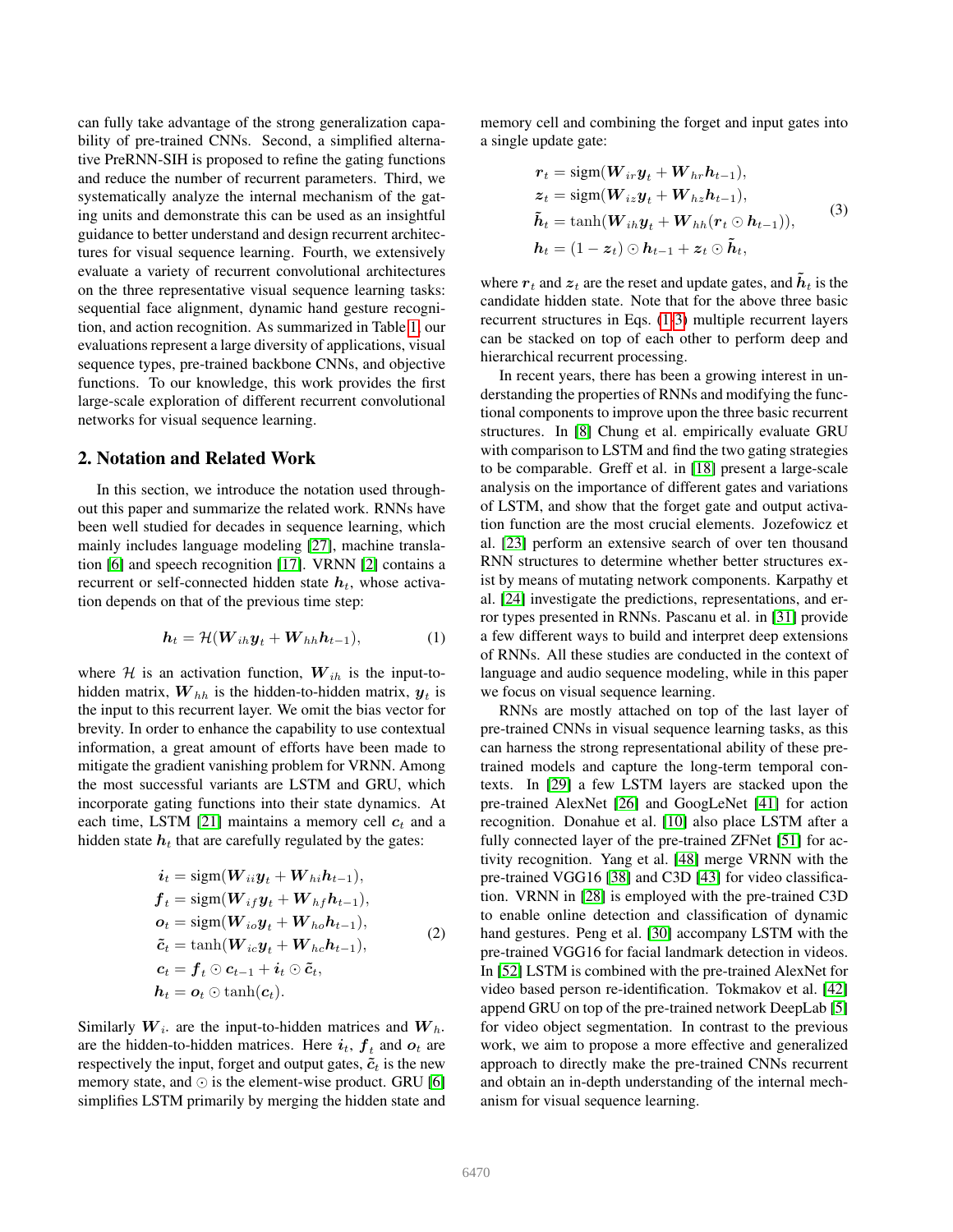

<span id="page-2-1"></span>Figure 1. A schematic overview of the traditional RNN and the proposed PreRNN. Each colored arrow represents the corresponding network weights: blue arrows are the weights of pre-trained CNNs and red arrows denote the randomly initialized weights introduced by the recurrent layers. In accordance with different backbone CNN architectures, the traditional RNN in (a, c) stacks the recurrent layer on top of the last fc layer or conv layer, while our PreRNN in (b, d) makes the pre-trained CNNs recurrent by directly transforming the pre-trained fc layer or conv layer into the recurrent layer.

# 3. Methods

RNNs coupled with pre-trained CNNs are powerful tools to exploit the important temporal connections in visual sequence learning tasks. It is well explored in the literature [\[11,](#page-8-26) [34\]](#page-8-27) that CNN models, pre-trained on large-scale image or video datasets, retain strong semantic and generality properties. Prior methods typically introduce a single or a stack of recurrent layers on top of the last layer<sup>[1](#page-2-0)</sup> of a pretrained CNN and then train the whole network together. It thus requires the entire recurrent layers to be trained from scratch, even though a pre-trained CNN is used for feature extraction. In order to maximize the representational power and generalizing capacity of pre-trained CNNs, we propose PreRNN to directly transform pre-trained convolutional (conv) layers or fully connected (fc) layers into recurrent layers. This can mitigate the difficulty of training RNNs, as we reuse parts of a pre-trained CNN as a partially pre-trained RNN. It therefore pushes the generalization ability of a pre-trained CNN onto the RNN and ultimately improves the overall performance.

PreRNN is a generic approach that can be applied to various architectures of pre-trained 2D and 3D CNNs. As illustrated in Figure [1\(](#page-2-1)a, b), it transforms CNNs such as VGG [\[38\]](#page-8-22) and C3D [\[43\]](#page-9-3) with fc layers at the end of the convolutional networks, meanwhile it also converts CNNs such as ResNet [\[20\]](#page-8-28) and DenseNet [\[22\]](#page-8-29) with conv and global average pooling layers at the end, as depicted in Figure  $1(c, d)$ . PreRNN is also able to adapt to all three basic

recurrent structures including VRNN, LSTM and GRU. Additionally, an alternative PreRNN-SIH can be used to simplify gating functions and reduce recurrent parameters.

#### 3.1. Transformations for VRNN

To be comprehensive in term of different backbone CNN architectures, we assume that the last fc or conv layer of a pre-trained CNN has the structure:

<span id="page-2-2"></span>
$$
y = \mathcal{H}(W_{xy} \circ x), \tag{4}
$$

where  $W_{xy}$  are the pre-trained feedforward weights, x and  $y$  are the input and output of this layer, and  $\circ$  indicates matrix multiplication for the fc layer or convolution operation for the conv layer. In order to take advantage of the pre-trained layer, we reformulate this feedforward layer as a recurrent layer using PreRNN. It is straightforward to remodel the  $fc$  layer through:

<span id="page-2-4"></span><span id="page-2-3"></span>
$$
\boldsymbol{y}_t = \mathcal{H}(\boldsymbol{W}_{xy}\boldsymbol{x}_t + \boldsymbol{W}_{hh}\boldsymbol{y}_{t-1}), \tag{5}
$$

where  $x_t$  and  $y_t$  are reformed to be the input and hidden state of this recurrent layer at time  $t$ . As for the conv layer, PreRNN performs the transformation by:

$$
\boldsymbol{y}_t = \mathcal{H}(\mathcal{P}(\mathcal{B}(\boldsymbol{W}_{xy} * \boldsymbol{x}_t) + \boldsymbol{\gamma}_t) + \boldsymbol{W}_{hh} \boldsymbol{y}_{t-1}), \qquad (6)
$$

where  $*$  is the convolution operation,  $\beta$  represents the batch normalization with the pre-computed mini-batch statistics,  $\gamma_t$  indicates an optional shortcut connection in residual networks, and  $P$  is the global average pooling.

PreRNN essentially transforms the feedforward weights  $W_{xy}$  and output y in Eq. [\(4\)](#page-2-2) as the input-to-hidden weights

<span id="page-2-0"></span><sup>&</sup>lt;sup>1</sup>This denotes the last layer after removing the output layer of a pretrained backbone CNN.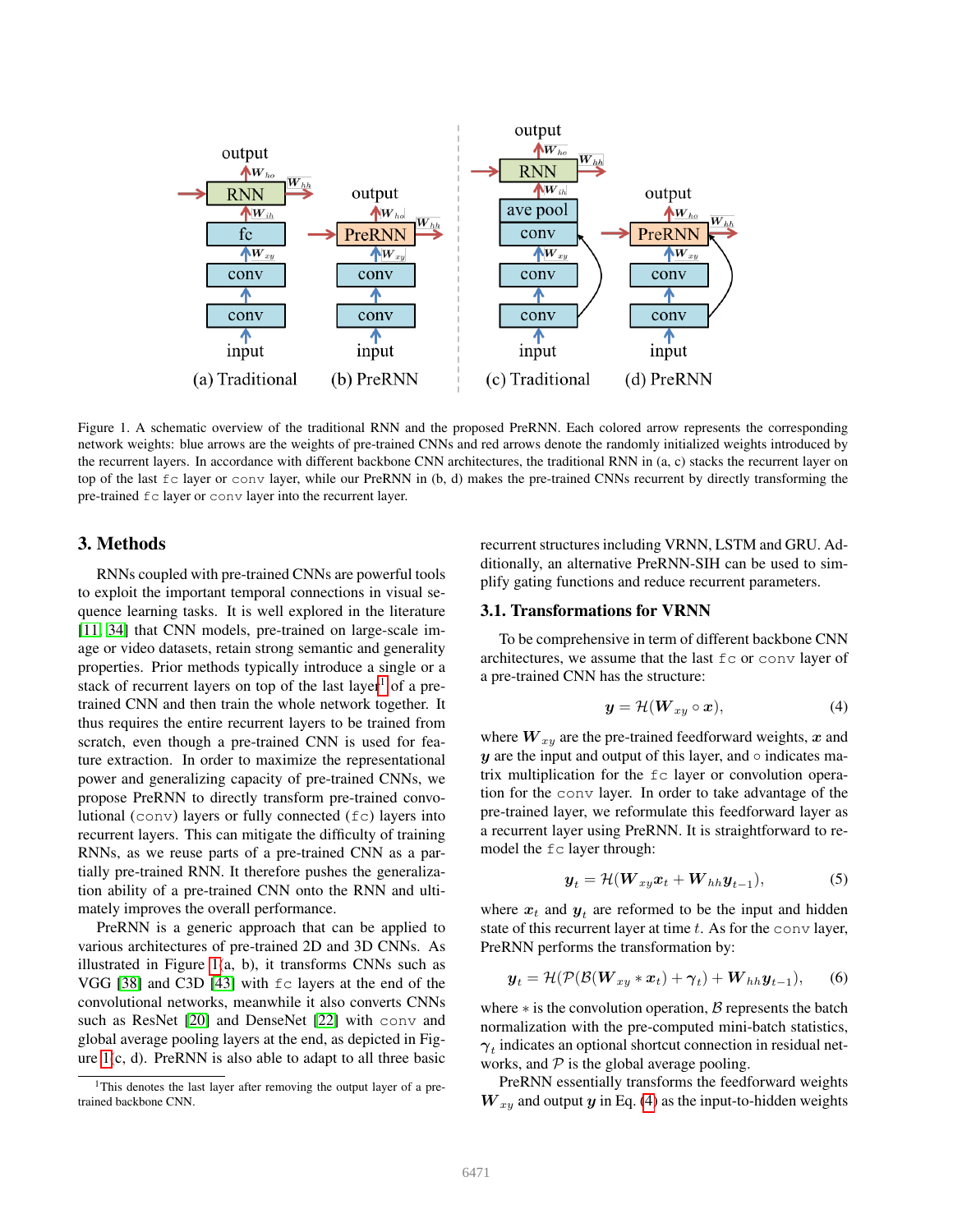$W_{xy}$  and hidden state  $y_t$  in Eqs. [\(5-](#page-2-3)[6\)](#page-2-4). In comparison to the traditional VRNN in Eq. [\(1\)](#page-1-0), which introduces two randomly initialized weight matrices, PreRNN in Eqs. [\(5-](#page-2-3) [6\)](#page-2-4) only brings in a single hidden-to-hidden weight matrix  $W_{hh}$  to be trained from scratch, while the input-to-hidden weights  $W_{xy}$  inherited from Eq. [\(4\)](#page-2-2) have been pre-trained and can be just fine-tuned. As a result, PreRNN can fully make use of the robust generalization of a pre-trained CNN and preserve its architecture to the greatest extent.

#### 3.2. Transformations for LSTM and GRU

A prominent feature shared by LSTM and GRU is the additive nature in updating the hidden state from t to  $t + 1$ , i.e., keep the existing state and add changes on top of it through their gating functions. This helps each hidden state unit to remember the existence of a specific feature for a long series of steps, and more importantly, to create shortcut paths to allow the error to be back-propagated easily through multiple steps without vanishing too quickly. Here we aim to extend PreRNN to accommodate the gating functions of LSTM and GRU. For this purpose, we split each gating function to two components and fuse the pre-trained feedforward layer into them.

#### 3.2.1 Gate-Dependent Input-to-Hidden State

We follow the same principle to convert a pre-trained feedforward layer into a recurrent layer, as we did for transforming VRNN. In Eqs.  $(2-3)$  $(2-3)$  each gate<sup>[2](#page-3-0)</sup> is composed of two components that are the input-to-hidden state and the hidden-to-hidden state. We define the gate-dependent inputto-hidden state for PreRNN as:

<span id="page-3-1"></span>
$$
\boldsymbol{u}_t(g) = \begin{cases} \boldsymbol{W}_{ig}^p \boldsymbol{x}_t & \text{a fc layer,} \\ \mathcal{P}(\mathcal{B}(\boldsymbol{W}_{ig}^p * \boldsymbol{x}_t) + \boldsymbol{\gamma}_t) & \text{a conv layer,} \end{cases}
$$
(7)

where g is a gate index,  $g = \{i, f, o, c\}$  for LSTM and  $g = {r, z, h}$  for GRU,  $u_t(g)$  is the input-to-hidden state of gate g at time t, and  $W_{ig}^p$  is the pre-trained input-to-hidden weights of gate g. Concretely, we convert the pre-trained feedforward weights  $W_{xy}$  in Eq. [\(4\)](#page-2-2) to the input-to-hidden weights for one gate and use the pre-trained values to initialize the input-to-hidden weights for other gates. So we redefine the gating functions of LSTM in Eq. [\(2\)](#page-1-2) as:

$$
\begin{aligned}\n\boldsymbol{i}_t &= \text{sign}(\boldsymbol{u}_t(i) + \boldsymbol{W}_{hi}\boldsymbol{h}_{t-1}), \\
\boldsymbol{f}_t &= \text{sign}(\boldsymbol{u}_t(f) + \boldsymbol{W}_{hf}\boldsymbol{h}_{t-1}), \\
\boldsymbol{o}_t &= \text{sign}(\boldsymbol{u}_t(o) + \boldsymbol{W}_{ho}\boldsymbol{h}_{t-1}), \\
\boldsymbol{\tilde{c}}_t &= \tanh(\boldsymbol{u}_t(c) + \boldsymbol{W}_{hc}\boldsymbol{h}_{t-1}),\n\end{aligned} \tag{8}
$$

where only the hidden-to-hidden weights  $W_h$ , are randomly initialized, and we follow the same updating func-tions in Eq. [\(2\)](#page-1-2) to renew the memory cell  $c_t$  and hidden

state  $h_t$ . Correspondingly, the gating functions of GRU in Eq. [\(3\)](#page-1-1) can be redefined as:

$$
r_t = \text{sigm}(\boldsymbol{u}_t(r) + \boldsymbol{W}_{hr}\boldsymbol{h}_{t-1}),
$$
  
\n
$$
\boldsymbol{z}_t = \text{sigm}(\boldsymbol{u}_t(z) + \boldsymbol{W}_{hz}\boldsymbol{h}_{t-1}),
$$
  
\n
$$
\tilde{\boldsymbol{h}}_t = \tanh(\boldsymbol{u}_t(h) + \boldsymbol{W}_{hh}(\boldsymbol{r}_t \odot \boldsymbol{h}_{t-1})),
$$
\n(9)

and the hidden state  $h_t$  is updated in the same manner as in Eq. [\(3\)](#page-1-1). By fusing the pre-trained feedforward layer into the input-to-hidden state of each gate, PreRNN introduces fewer input-to-hidden parameters and only needs to train the hidden-to-hidden weights from scratch.

#### 3.2.2 Single Input-to-Hidden State

In the aforementioned transformation scheme, each gate learns its own input-to-hidden weights  $W_{ig}^p$ , though they start from the same initial state  $W_{xy}$ . In order to simplify the gating functions and fully utilize the pre-trained feedforward layer, we take our idea further and bind all gates to the same input-to-hidden state:

<span id="page-3-4"></span>
$$
v_t = \begin{cases} W_{xy}x_t & \text{a fc layer,} \\ \mathcal{P}(\mathcal{B}(W_{xy} * x_t) + \gamma_t) & \text{a conv layer,} \end{cases}
$$
 (10)

where  $v_t$  is the single input-to-hidden (SIH) state that is adopted by all the gates, and we call this transformation PreRNN-SIH. Compared to the gate-dependent input-tohidden state in Eq. [\(7\)](#page-3-1), PreRNN-SIH directly converts the pre-trained feedforward layer to be the unified input-tohidden state for all the gates. We thus change the gating functions of LSTM in Eq. [\(2\)](#page-1-2) to:

<span id="page-3-2"></span>
$$
\begin{aligned}\n\boldsymbol{i}_t &= \text{sigm}(\boldsymbol{v}_t + \boldsymbol{W}_{hi}\boldsymbol{h}_{t-1}), \\
\boldsymbol{f}_t &= \text{sigm}(\boldsymbol{v}_t + \boldsymbol{W}_{hf}\boldsymbol{h}_{t-1}), \\
\boldsymbol{o}_t &= \text{sigm}(\boldsymbol{v}_t + \boldsymbol{W}_{ho}\boldsymbol{h}_{t-1}), \\
\tilde{\boldsymbol{c}}_t &= \tanh(\boldsymbol{v}_t + \boldsymbol{W}_{hc}\boldsymbol{h}_{t-1}),\n\end{aligned} \tag{11}
$$

where all the gates hinge on the same input-to-hidden state  $v_t$ . In the same way, the gating functions of GRU in Eq. [\(3\)](#page-1-1) are reformulated as:

<span id="page-3-3"></span>
$$
r_{t} = \text{sigm}(v_{t} + W_{hr}h_{t-1}),
$$
  
\n
$$
z_{t} = \text{sigm}(v_{t} + W_{hz}h_{t-1}),
$$
  
\n
$$
\tilde{h}_{t} = \tanh(v_{t} + W_{hh}(r_{t} \odot h_{t-1})).
$$
\n(12)

Hence, PreRNN-SIH in Eqs. [\(11-](#page-3-2)[12\)](#page-3-3) only introduces the hidden-to-hidden weights  $\boldsymbol{W}_h$ . that need to be trained from scratch. In addition, since the pre-trained feedforward layer is set to be the joint input-to-hidden state for all the gating functions of LSTM and GRU, PreRNN-SIH can therefore significantly reduce the number of recurrent parameters and consequently the computational cost.

<span id="page-3-0"></span><sup>&</sup>lt;sup>2</sup>For notational simplicity, we also call LSTM's new memory state  $\tilde{c}_t$ and GRU's candidate hidden state  $\tilde{h}_t$  gate here.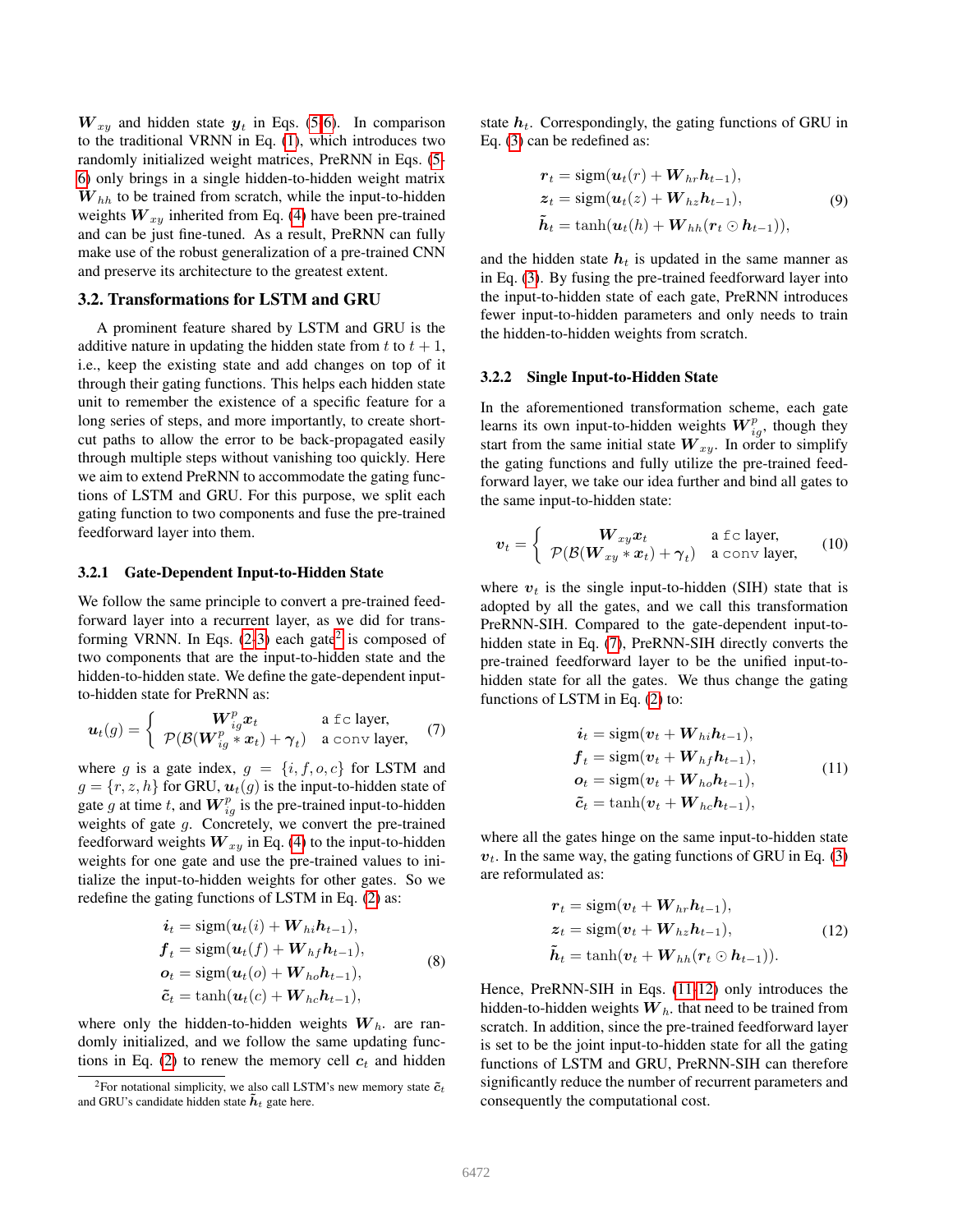| Applications                    | Sequences                | <b>CNNs</b>   | Datasets                    | Objectives |
|---------------------------------|--------------------------|---------------|-----------------------------|------------|
| Sequential Face Alignment Color |                          | VGG16 [38]    | 300VW [7]                   | $\ell_2$   |
| Hand Gesture Recognition        | Color & Depth $C3D$ [43] |               | NVGesture $[28]$ CTC $[15]$ |            |
| <b>Action Recognition</b>       | Color & Flow             | ResNet50 [20] | UCF101 [39]                 | NLL        |

<span id="page-4-0"></span>Table 1. Summary of the diverse experiments conducted in this paper in terms of applications, visual sequence types, pre-trained backbone CNNs, benchmark datasets, and objective functions.

| Traditional |       |                  | PreRNN |             |                   |       | PreRNN-SIH |       |       |
|-------------|-------|------------------|--------|-------------|-------------------|-------|------------|-------|-------|
|             |       | 1 layer 2 layers |        |             | fc6 $fc7$ $fc6/7$ | fc6   |            | fc7   | fc6/7 |
| <b>VRNN</b> | 0.704 | 0.716            |        | 0.757 0.742 | 0.763             |       |            |       | -     |
| <b>LSTM</b> | 0.718 | 0.671            | 0.769  | 0.754       | 0.746             | 0.743 |            | 0.746 | 0.719 |
| <b>GRU</b>  | 0.722 | 0.698            | 0.772  | 0.755       | 0.761             | 0.768 |            | 0.748 | 0.762 |

<span id="page-4-1"></span>Table 2. AUC of the traditional RNNs and our proposed PreRNN and PreRNN-SIH on the 300VW dataset.

## 4. Applications

In this section, we exemplify our proposed methods for visual sequence learning with three applications: sequential face alignment, dynamic hand gesture recognition, and action recognition. As summarized in Table [1,](#page-4-0) our evaluations represent a large diversity of visual sequences, pretrained backbone CNNs, benchmark datsets, and objective functions. To compare the performance of each basic recurrent structure in a controlled setting, we carefully choose the hidden state dimensions of different recurrent models so that the total number of parameters in each case is as close as possible (see supplementary material for more details). We train the models using mini-batch stochastic gradient descent with momentum, and implement our networks in Theano and PyTorch on an NVIDIA DGX-1. In the following, we use PreVRNN, PreLSTM and PreGRU to indicate the three basic recurrent structures created by the proposed PreRNN, and denote the ones constructed by the traditional RNNs as TraVRNN, TraLSTM and TraGRU.

#### 4.1. Sequential Face Alignment

We start from the video based face alignment, which is fundamental to many applications such as face recognition, expression analysis, facial animation capturing, etc. We experiment on the benchmark dataset 300VW [\[7\]](#page-8-30), which contains 114 videos and 218,595 frames in total, with 68 annotated facial landmarks per frame. We follow the same experimental setting as [\[19\]](#page-8-15) to split the dataset into 80% for training and 20% for testing. A Faster R-CNN [\[35\]](#page-8-33) based face detector is used as a preprocess to detect the facial region on each frame.

We employ the pre-trained VGG16 [\[38\]](#page-8-22) on ImageNet [\[9\]](#page-8-12) as the backbone CNN and the  $\ell_2$  loss as our objective function, and change the output layer to 136 units corresponding to the locations of 68 facial landmarks. We use the same evaluation metric, i.e., area under the curve (AUC) for quantitative performance comparison. AUC is the area under the cumulative error distribution curve (see Figure [3\)](#page-5-0), which describes the proportion of frames with the normalized point-to-point error less than a given threshold.

Since there are two  $fc$  layers in VGG16, we first transform both of them ( $f \in 6$  and  $f \in 7$ ) into recurrent layers with PreRNN. As a comparison, we follow the traditional RNNs to build two recurrent layers on top of  $\epsilon$  = 7 in VGG16. As shown in Table [2,](#page-4-1) PreRNN with  $f c 6/7$  significantly outperforms the traditional RNNs with 2 layers for the three basic recurrent structures.

Next we investigate the internal mechanism of traditional RNNs and PreRNN to better understand the source of their performances and shortcomings, similar to the analysis for language modeling in [\[24\]](#page-8-18). Specifically, we look into the distributions of gate activations and define a gate unit to be left or right saturated if its activation is less than 0.1 or more than 0.9, or unsaturated otherwise. We then infer the gating mechanism through the saturation plots or the activation histograms as shown in Figure [2.](#page-5-1) Our consistent finding is that the activations in the first layer of PreLSTM lie in the more saturated regime (closer to the diagonal) than those of TraLSTM. This implies that PreLSTM is more capable to utilize the temporal context, e.g., the multiple frequently right saturated forget gate units (bottom right of the forget gate plot) correspond to the memory cells that remember their values for long durations. Conversely, the activations of TraLSTM are dispersed in the more unsaturated regime, indicating that the integrated temporal information decays rapidly. We make a similar observation for the first layer of PreGRU where the left saturated (0.0-0.1) and right saturated (0.9-1.0) bins dominate the distribution, whereas the activations of TraGRU gather in the unsaturated bins.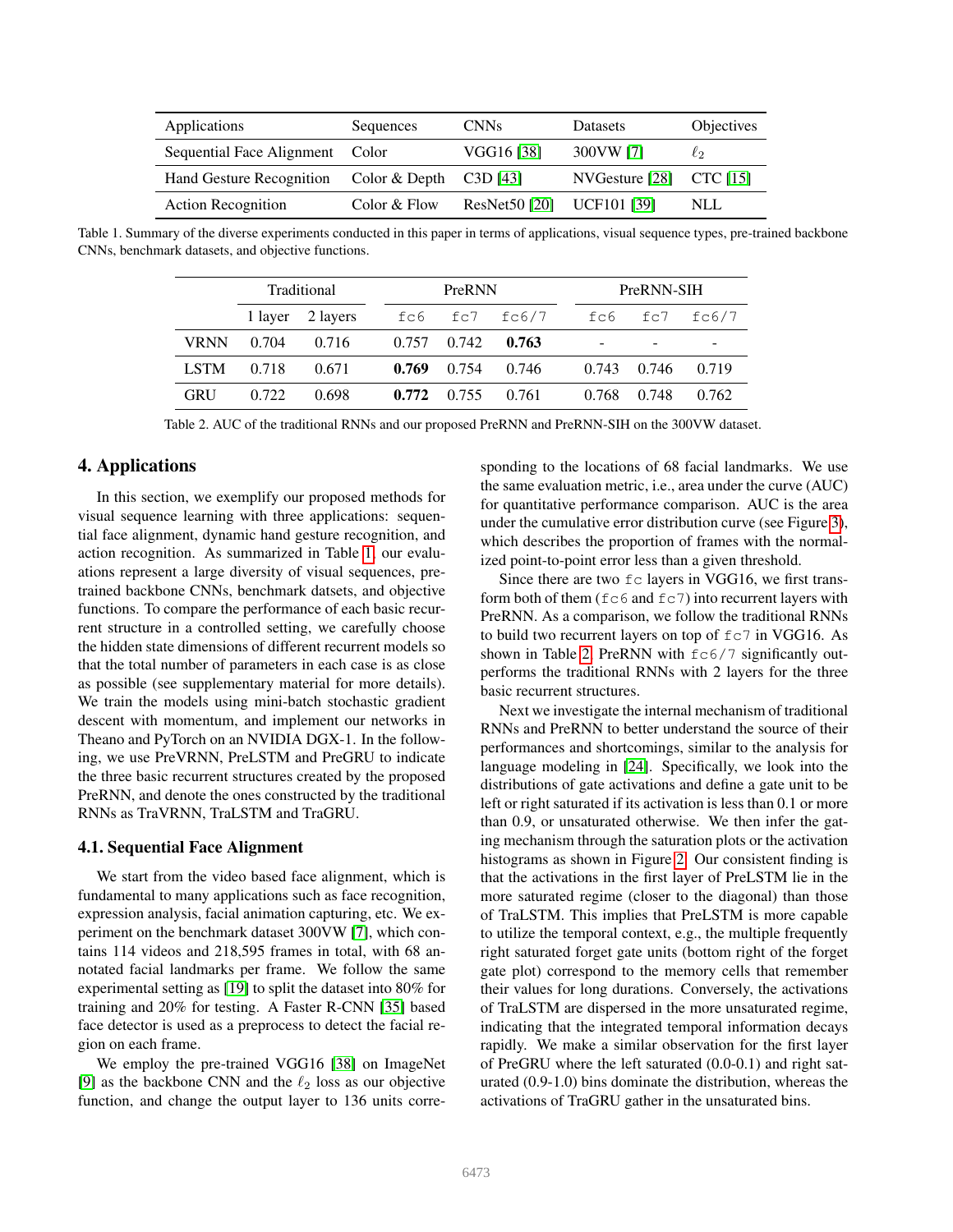

<span id="page-5-1"></span>Figure 2. Examples of the gate activation distribution for LSTM and GRU. Top: saturation plots of the fraction of times that each gate unit is left or right saturated for LSTM. Bottom: activation histograms over 10 bins for GRU. This figure is best viewed on screen.

It is also interesting to note that the activations in the second layer of both TraLSTM and PreLSTM concentrate near the origin in the saturation plots, where the gate units are rarely left or right saturated. This suggests that the second recurrent layer virtually functions in a feedforward fashion and the preceding hidden state is barely used. A similar phenomenon is also shown in the activation histogram for the second layer of TraGRU and PreGRU. We take this observation as a guidance to determine the hierarchy of recurrent layers: we transform only one fc layer (either fc6 or fc7) into a recurrent layer and leave the other one as a feedforward layer for PreRNN, and correspondingly build only one recurrent layer for the traditional RNNs. Table [2](#page-4-1) clearly



<span id="page-5-0"></span>Figure 3. Comparison of our approach with the state-of-the-art methods on the 300VW dataset.

shows the improvements of PreRNN with  $fc6$  and the traditional RNNs with 1 layer over their 2-layer counterparts for both LSTM and GRU.

PreRNN-SIH substantially reduces the recurrent parameters as shown in Table [3,](#page-6-0) yet, it still outperforms traditional RNNs and compares favorably with PreRNN. As for comparing the basic recurrent structures, GRU performs slightly better than LSTM, which further moderately outperforms VRNN. We finally show the cumulative error distributions of our approach and the competing algorithms in Figure [3,](#page-5-0) where ours (PreGRU) outperforms the other methods.

#### 4.2. Dynamic Hand Gesture Recognition

Our second application is the online dynamic hand gesture recognition, which is a natural and important form for human computer interaction. This is a challenging task and requires to simultaneously detect and classify the inprogress gestures from unsegmented input streams. We experiment with the public benchmark dataset NVGesture [\[28\]](#page-8-16), which contains 25 hand gesture categories and 1,532 videos captured with multiple sensors. Our experiments are based on the color and depth modalities. We comply with the standard evaluation protocol to split the dataset by subject into 70% for training and 30% for testing.

We leverage on the method developed in [\[28\]](#page-8-16) to use the C3D [\[43\]](#page-9-3) pre-trained on Sports1M [\[25\]](#page-8-13) as the base CNN and the connectionist temporal classification (CTC) [\[15\]](#page-8-31) as the loss function. CTC is an objective function proposed for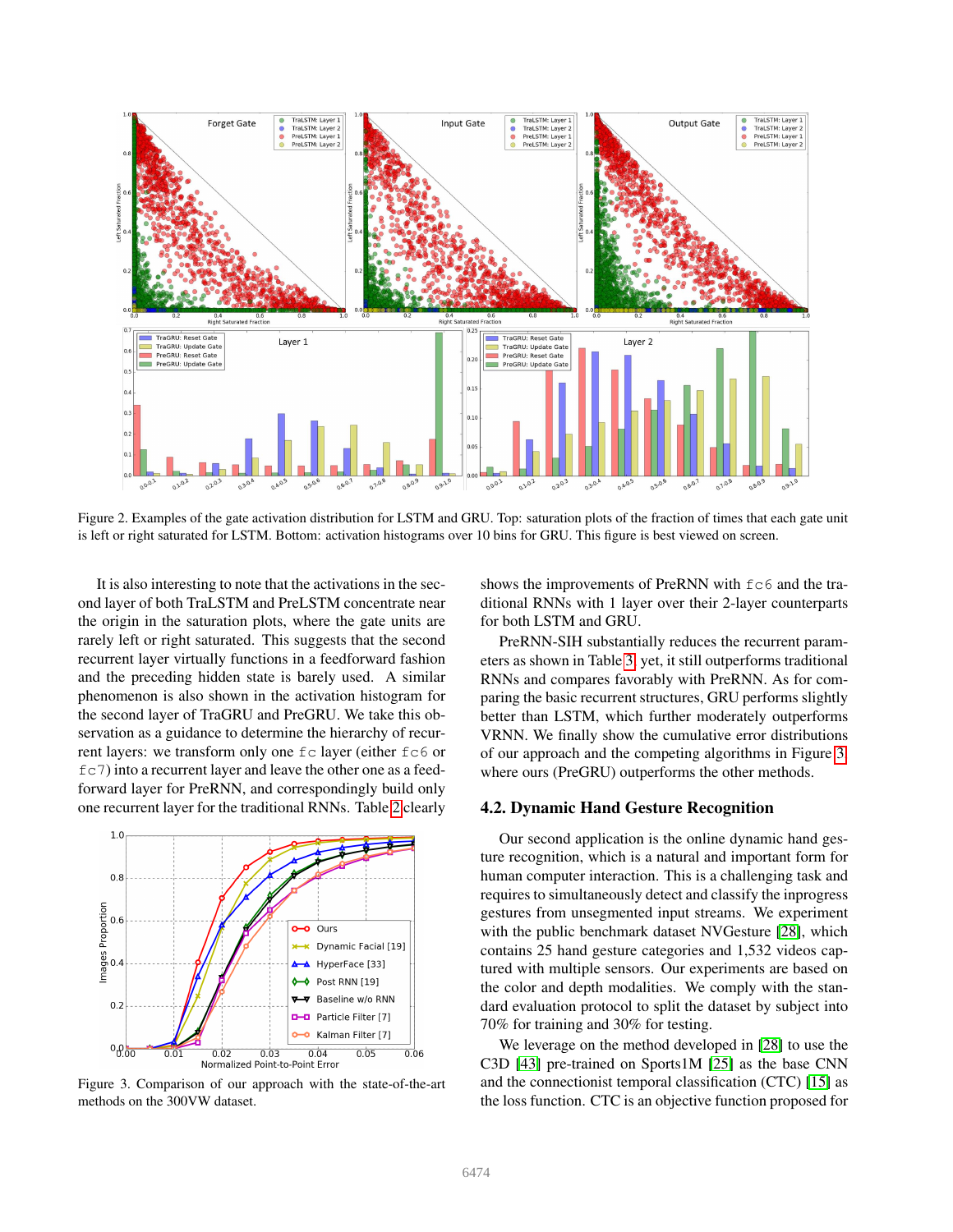|            | VGG16                                 |                                                                                |                                       | C <sub>3</sub> D |                      |
|------------|---------------------------------------|--------------------------------------------------------------------------------|---------------------------------------|------------------|----------------------|
|            |                                       | $fc6$ $fc7$ $fc6/7$ $fc6$ $fc7$ $fc6/7$                                        |                                       |                  | ResNet <sub>50</sub> |
|            |                                       | LSTM $0.18 \times 0.57 \times 0.27 \times 0.40 \times 0.57 \times 0.47 \times$ |                                       |                  | $0.84\times$         |
| <b>GRU</b> | $0.20 \times 0.60 \times 0.30 \times$ |                                                                                | $0.43 \times 0.60 \times 0.50 \times$ |                  | $0.86\times$         |

<span id="page-6-0"></span>Table 3. Number of recurrent parameters used by PreRNN-SIH compared to those by traditional RNNs or PreRNN based on the different pre-trained backbone CNNs.

| Traditional |         |          | PreRNN   |       |          |          | PreRNN-SIH |       |          |
|-------------|---------|----------|----------|-------|----------|----------|------------|-------|----------|
|             | 1 layer | 2 layers | fc6      | fc7   | fc6/7    | fc6      |            | fc7   | fc6/7    |
| <b>VRNN</b> | 83.3%   | 80.8%    | 81.9%    | 82.9% | $84.4\%$ | -        |            |       | -        |
| <b>LSTM</b> | 81.3%   | 81.3%    | 81.7%    | 81.9% | $82.7\%$ | 80.0%    |            | 81.7% | $84.2\%$ |
| <b>GRU</b>  | 81.9%   | 82.5%    | $82.1\%$ | 81.0% | $83.1\%$ | $84.4\%$ |            | 79 8% | 83.8%    |

<span id="page-6-1"></span>Table 4. Classification accuracy of the traditional RNNs and our proposed PreRNN and PreRNN-SIH on the NVGesture dataset.

speech recognition to label unsegmented audio sequence. It is applied in this task to support predicting gestures from the unsegmented color and depth streams.

We transform the  $fc$  layers of C3D ( $fc6$  and or  $fc7$ ) into recurrent layers with PreRNN and PreRNN-SIH. As a comparison, we construct recurrent layers after  $fc7$  for the traditional RNNs. Table [4](#page-6-1) demonstrates that both PreRNN and PreRNN-SIH outperform the traditional RNNs, especially for LSTM and GRU. PreRNN-SIH yields superior performance and also significantly reduces the number of parameters required by recurrent layers by more than half, as shown in Table [3.](#page-6-0)

In addition to improving the classification accuracy, Pre-RNN is also found to converge faster than the traditional RNNs during training. Figure [4](#page-6-2) demonstrates the training curves of different networks. As shown in this figure, Pre-VRNN greatly expedites the training process and reduces overfitting. PreLSTM also exhibits faster convergence than TraLSTM (see the slope at the early training stage). We attribute the faster convergence of our approach to fusing the pre-trained feedforward layers into recurrent layers so that our RNNs are partially pre-trained and therefore they can accelerate the convergence.



<span id="page-6-2"></span>Figure 4. Comparison of the training processes between the traditional RNNs and our proposed PreRNN and PreRNN-SIH for VRNN (left) and LSTM (right).

Comparing the basic recurrent structures, we observe that VRNN is on a par with LSTM and GRU on this dataset. We hypothesize this is due to approximately 20% of the gesture categories, e.g., "thumb up" and "index finger", being almost still and lacking a strong temporal dependency. We then compare our approach with the state-of-the-art methods in Table [6.](#page-7-0) We achieve superior results on each individual modality and the combination of them, and significantly outperform the baseline by 4.0%. Notably, our approach using the single depth modality already produces an accuracy that is better than other competitors by a clear margin, and even consistently outperforms the ones that combine more modalities, highlighting the advantage of PreRNN to make use of the temporal connections.

# 4.3. Action Recognition

We also apply our approach to model the dynamic motions for action recognition, which plays an important role in surveillance event detection, content based video search, health care monitoring, etc. We experiment on the public benchmark dataset UCF101 [\[39\]](#page-8-32), which consists of 101 action classes and 13,320 videos in total. We use the standard three training and testing splits as in [\[39\]](#page-8-32) to perform our evaluations, and report results on the first split for our internal comparisons.

We follow the original two-stream method [\[37\]](#page-8-34) to adopt two separate CNNs to operate on the spatial (color) and temporal (optical flow) streams. Our temporal network employs the pre-computed optical flow [\[50\]](#page-9-5) stacking with 10 frames. CNNs of each stream in our approach are then equipped with RNNs to capture the temporal dynamics over the whole video sequence. We use the ResNet50 model [\[20\]](#page-8-28) pre-trained on ImageNet [\[9\]](#page-8-12) as the backbone CNN and the negative log likelihood (NLL) as the loss function.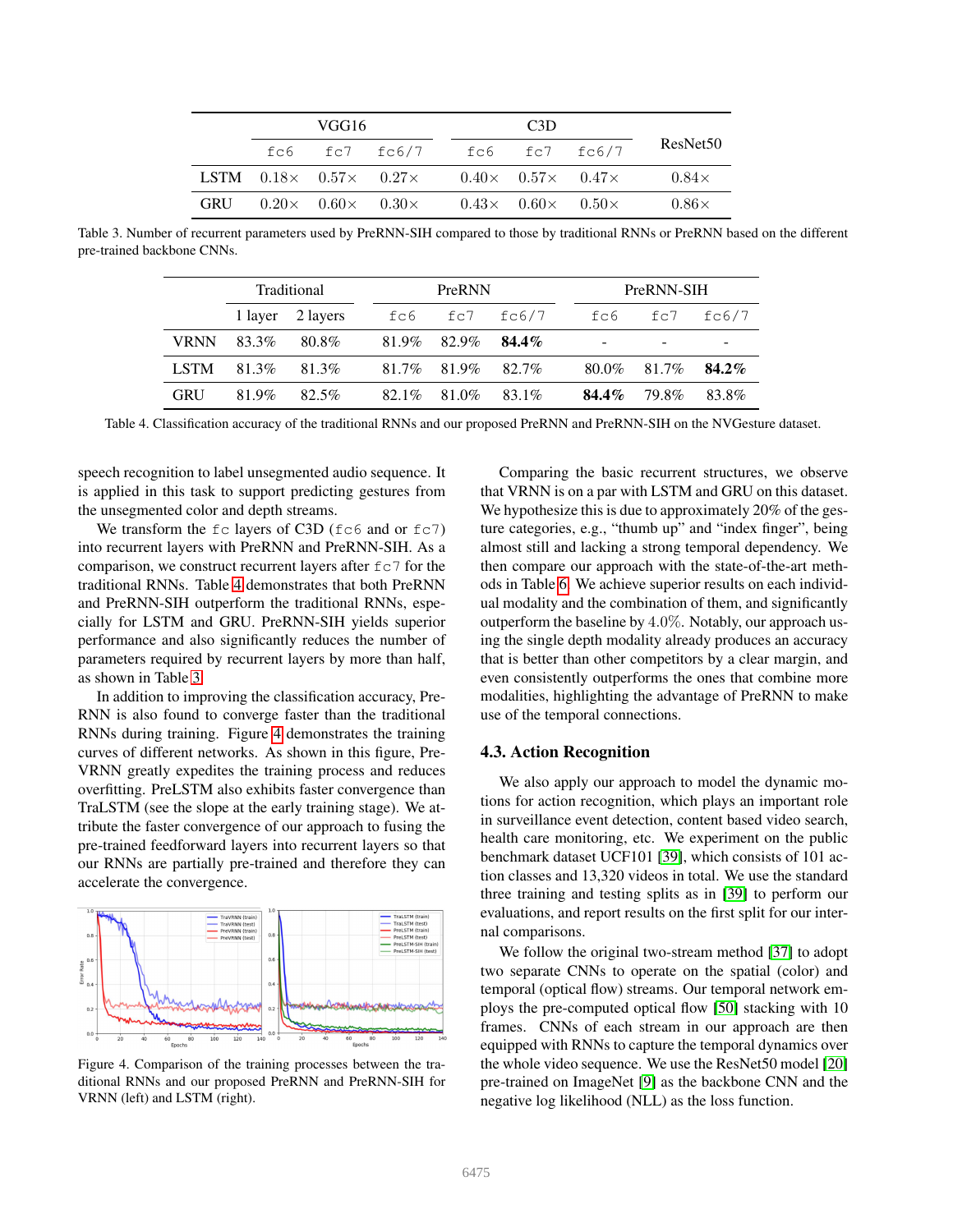| Traditional |       |       |          | PreRNN |       |          | PreRNN-SIH               |       |          |
|-------------|-------|-------|----------|--------|-------|----------|--------------------------|-------|----------|
|             | Color | Flow  | Comb     | Color  | Flow  | Comb     | Color                    | Flow  | Comb     |
| <b>VRNN</b> | 82.9% | 83.6% | 91.6%    | 83.8%  | 84.6% | $92.7\%$ | $\overline{\phantom{0}}$ |       |          |
| <b>LSTM</b> | 83.4% | 84.0% | 92.5%    | 85.3%  | 84.8% | 93.2%    | 85.0%                    | 84.6% | $93.5\%$ |
| <b>GRU</b>  | 83.6% | 83.8% | $92.2\%$ | 84.3%  | 85.2% | $93.7\%$ | 84.9%                    | 84.7% | 93.3%    |

<span id="page-7-1"></span>Table 5. Classification accuracy of the traditional RNNs and our proposed PreRNN and PreRNN-SIH on the first split of UCF101 dataset.

| Method             | Modality               | Accuracy |
|--------------------|------------------------|----------|
| $C3D$ [43]         | Color                  | 69.3%    |
| <b>R3DCNN [28]</b> | Color                  | 74.1%    |
| Ours               | Color                  | $76.5\%$ |
| <b>SNV</b> [49]    | Depth                  | 70.7%    |
| $C3D$ [43]         | Depth                  | 78.8%    |
| <b>R3DCNN [28]</b> | Depth                  | 80.3%    |
| Ours               | Depth                  | 84.4%    |
| Two-Stream [37]    | $Color + Flow$         | 65.6%    |
| $iDT$ [45]         | $Color + Flow$         | 73.4%    |
| <b>R3DCNN [28]</b> | <b>Five Modalities</b> | 83.8%    |
| Baseline (w/o RNN) | $Color + Depth$        | 81.0%    |
| Ours               | $Color + Depth$        | 85.0%    |

<span id="page-7-0"></span>Table 6. Comparison of our approach with the state-of-the-art methods on the NVGesture dataset, which consists of five modalities including color, depth, optical flow, IR image and IR disparity.

We transform the last conv layer of ResNet50 into a recurrent layer with PreRNN and PreRNN-SIH. As defined in Eqs. [\(6,](#page-2-4) [7,](#page-3-1) [10\)](#page-3-4), we fuse the pre-trained weights and minibatch statistics of res5c-branch2c as well as the shortcut connection from res5b into the recurrent layer. As a comparison, traditional RNNs build a recurrent layer on top of pool5 in ResNet50. Table [5](#page-7-1) demonstrates that PreRNN and PreRNN-SIH both outperform traditional RNNs by up to 1.9% and 1.4% on the color and optical flow streams, respectively. Combining the two streams through simple averaging softmax scores boosts the classification results for all methods. Apart from improving the accuracy, PreRNN-SIH reduces the recurrent parameters by around 15%, as shown in Table [3.](#page-6-0) In comparison, among the three basic recurrent structures, LSTM produce similar results to GRU, which both outperform VRNN.

We finally compare with the most recent competing algorithms in Table [7,](#page-7-2) where our approach achieves the stateof-the-art classification accuracy 94.3%, which is 2.6% improvement over the baseline. In particular, we note that [\[13,](#page-8-35) [46\]](#page-9-8) also produce the competitive results. However, [\[13\]](#page-8-35) employs a more powerful CNN (i.e., ResNet152) to the temporal stream, and [\[46\]](#page-9-8) relies on two more input modalities (i.e., warped flow in iDT and difference images). More importantly, these methods are specifically designed for ac-

| Method                              | Accuracy |
|-------------------------------------|----------|
| Dynamic Image Nets [3]              | 76.9%    |
| Long-Term Recurrent ConvNet [10]    | 82.9%    |
| Composite LSTM Model [40]           | 84.3%    |
| C <sub>3</sub> D <sub>[43]</sub>    | 85.2%    |
| iDT [45]                            | 86.4%    |
| Two-Stream ConvNet [37]             | 88.0%    |
| Multilayer Multimodal Fusion [48]   | 91.6%    |
| Long-Term ConvNets [44]             | 91.7%    |
| Two-Stream Fusion [14]              | 92.5%    |
| Spatiotemporal ResNets [12]         | 93.4%    |
| Inflated 3D ConvNets [4]            | 93.4%    |
| Temporal Segment Networks [46]      | 94.2%    |
| Spatiotemporal Multiplier Nets [13] | 94.2%    |
| Baseline (w/o RNN)                  | 91.7%    |
| Ours)                               | 94.3%    |

<span id="page-7-2"></span>Table 7. Comparison of our approach with the state-of-the-art methods on the average of three splits of UCF101 dataset.

tion recognition, while our approach is generic for various visual sequence learning problems and can be potentially combined with other methods to obtain further gains.

# 5. Conclusion

In this paper, we have proposed PreRNN and PreRNN-SIH to make pre-trained CNNs recurrent for visual sequence learning by directly transforming pre-trained feedforward layers into recurrent layers. Our approach fits for all basic recurrent structures and various architectures of CNNs. Extensive experiments on three applications find PreRNN and PreRNN-SIH to produce consistently better results than traditional RNNs, in addition to a significant reduction of recurrent parameters by PreRNN-SIH. This clearly shows that our method is not just geared to a particular dataset but is generally applicable to different visual sequence learning tasks. We also provide the insight of understanding the internal gating mechanism and demonstrate that this can be used to improve the design of recurrent architecture. In the future work, we intend to explore and apply our method to more visual sequence learning problems such as sequential human pose estimation, semantic video segmentation, and multi-frame optical flow estimation.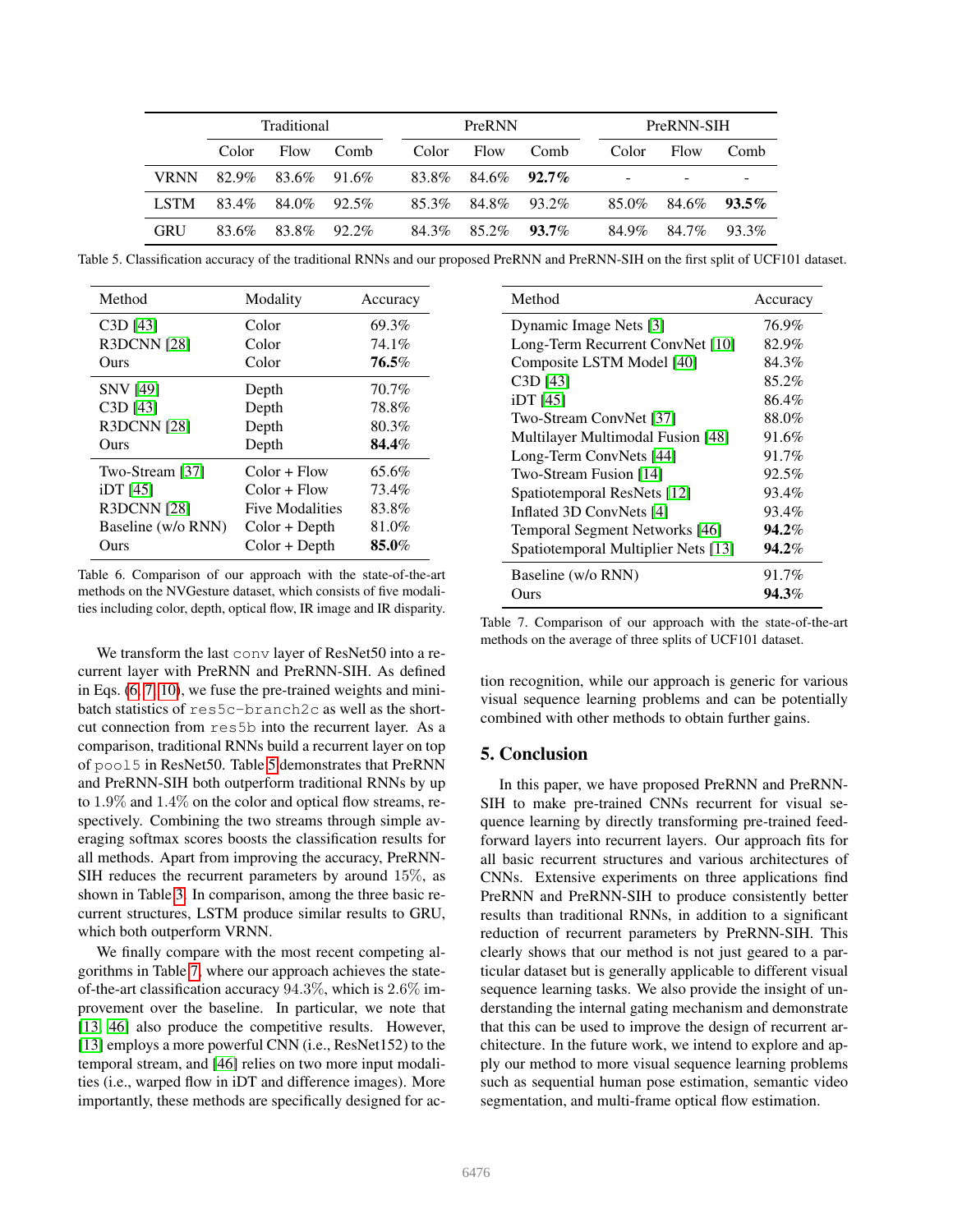# References

- <span id="page-8-10"></span>[1] D. Bahdanau, K. Cho, and Y. Bengio. Neural machine translation by jointly learning to align and translate. In *ICLR*, 2015.
- <span id="page-8-6"></span>[2] Y. Bengio, P. Simard, and P. Frasconi. Learning long-term dependencies with gradient descent is difficult. *TNN*, 1994.
- <span id="page-8-36"></span>[3] H. Bilen, B. Fernando, E. Gavves, A. Vedaldi, and S. Gould. Dynamic image networks for action recognition. In *CVPR*, 2016.
- <span id="page-8-40"></span>[4] J. Carreira and A. Zisserman. Quo vadis, action recognition? A new model and the kinetics dataset. In *CVPR*, 2017.
- <span id="page-8-25"></span>[5] L.-C. Chen, G. Papandreou, I. Kokkinos, K. Murphy, and A. L. Yuille. Semantic image segmentation with deep convolutional nets and fully connected CRFs. In *ICLR*, 2015.
- <span id="page-8-2"></span>[6] K. Cho, B. Merrienboer, D. Bahdanau, and Y. Bengio. On the properties of neural machine translation: Encoder-decoder approaches. *arXiv:1412.3555*, 2014.
- <span id="page-8-30"></span>[7] G. Chrysos, E. Antonakos, P. Snape, A. Asthana, and S. Zafeiriou. A comprehensive performance evaluation of deformable face tracking "in-the-wild". *IJCV*, 2017.
- <span id="page-8-4"></span>[8] J. Chung, C. Gulcehre, K. Cho, and Y. Bengio. Empirical evaluation of gated recurrent neural networks on sequence modeling. In *NIPS Workshop*, 2014.
- <span id="page-8-12"></span>[9] J. Deng, W. Dong, R. Socher, J. Li, K. Li, and L. Fei-Fei. ImageNet: A large-scale hierarchical image database. In *CVPR*, 2009.
- <span id="page-8-5"></span>[10] J. Donahue, L. Hendricks, S. Guadarrama, M. Rohrbach, S. Venugopalan, K. Saenko, and T. Darrell. Long-term recurrent convolutional networks for visual recognition and description. In *CVPR*, 2015.
- <span id="page-8-26"></span>[11] J. Donahue, Y. Jia, O. Vinyals, J. Hoffman, N. Zhang, E. Tzeng, and T. Darrell. DeCAF: A deep convolutional activation feature for generic visual recognition. In *ICML*, 2014.
- <span id="page-8-39"></span>[12] C. Feichtenhofer, A. Pinz, and R. Wildes. Spatiotemporal residual networks for video action recognition. In *NIPS*, 2016.
- <span id="page-8-35"></span>[13] C. Feichtenhofer, A. Pinz, and R. Wildes. Spatiotemporal multiplier networks for video action recognition. In *CVPR*, 2017.
- <span id="page-8-38"></span>[14] C. Feichtenhofer, A. Pinz, and A. Zisserman. Convolutional two-stream network fusion for video action recognition. In *CVPR*, 2016.
- <span id="page-8-31"></span>[15] A. Graves, S. Fernandez, F. Gomez, and J. Schmidhuber. Connectionist temporal classification: Labelling unsegmented sequence data with recurrent neural networks. In *ICML*, 2006.
- <span id="page-8-1"></span>[16] A. Graves, M. Liwicki, S. Fernandez, R. Bertolami, H. Bunke, and J. Schmidhuber. A novel connectionist system for unconstrained handwriting recognition. *TPAMI*, 2009.
- <span id="page-8-3"></span>[17] A. Graves, R. Mohamed, and G. Hinton. Speech recognition with deep recurrent neural networks. In *ICASSP*, 2013.
- <span id="page-8-11"></span>[18] K. Greff, R. Srivastava, B. Steunebrink, and J. Schmidhuber. LSTM: A search space odyssey. *TNNLS*, 2016.
- <span id="page-8-15"></span>[19] J. Gu, X. Yang, S. De Mello, and J. Kautz. Dynamic facial analysis: From Bayesian filtering to recurrent neural network. In *CVPR*, 2017.
- <span id="page-8-28"></span>[20] K. He, X. Zhang, S. Ren, and J. Sun. Deep residual learning for image recognition. In *CVPR*, 2016.
- <span id="page-8-8"></span>[21] S. Hochreiter and J. Schmidhuber. Long short-term memory. *Neural Computation*, 1997.
- <span id="page-8-29"></span>[22] G. Huang, Z. Liu, K. Weinberger, and L. Maaten. Densely connected convolutional networks. In *CVPR*, 2017.
- <span id="page-8-9"></span>[23] R. Jozefowicz, W. Zaremba, and I. Sutskever. An empirical exploration of recurrent network architectures. In *ICML*, 2015.
- <span id="page-8-18"></span>[24] A. Karpathy, J. Johnson, and L. Fei-Fei. Visualizing and understanding recurrent networks. In *ICLR Workshop*, 2016.
- <span id="page-8-13"></span>[25] A. Karpathy, G. Toderici, S. Shetty, T. Leung, R. Sukthankar, and L. Fei-Fei. Large-scale video classification with convolutional neural networks. In *CVPR*, 2014.
- <span id="page-8-20"></span>[26] A. Krizhevsky, I. Sutskever, and G. Hinton. ImageNet classification with deep convolutional neural networks. In *NIPS*, 2012.
- <span id="page-8-0"></span>[27] T. Mikolov, M. Karafiat, L. Burget, J. Cernocky, and S. Khudanpur. Recurrent neural network based language model. In *INTERSPEECH*, 2010.
- <span id="page-8-16"></span>[28] P. Molchanov, X. Yang, S. Gupta, K. Kim, S. Tyree, and J. Kautz. Online detection and classification of dynamic hand gestures with recurrent 3D convolutional neural networks. In *CVPR*, 2016.
- <span id="page-8-17"></span>[29] Y. Ng, M. Hausknecht, S. Vijayanarasimhan, O. Vinyals, R. Monga, and G. Toderici. Beyond short snippets: Deep networks for video classification. In *CVPR*, 2015.
- <span id="page-8-23"></span>[30] X. Pang, R. Feris, X. Wang, and D. Metaxas. A recurrent encoder-decoder network for sequential face alignment. In *ECCV*, 2016.
- <span id="page-8-19"></span>[31] R. Pascanu, C. Gulcehre, K. Cho, and Y. Bengio. How to construct deep recurrent neural networks. In *ICLR*, 2014.
- <span id="page-8-7"></span>[32] R. Pascanu, T. Mikolov, and Y. Bengio. On the difficulty of training recurrent neural networks. In *ICML*, 2013.
- [33] R. Ranjan, V. Patel, and R. Chellappa. Hyperface: A deep multi-task learning framework for face detection, landmark localization, pose estimation, and gender recognition. *TPAMI*, 2017.
- <span id="page-8-27"></span>[34] A. Razavian, H. Azizpour, J. Sullivan, and S. Carlsson. CNN features off-the-shelf: An astounding baseline for recognition. In *CVPR Workshop*, 2014.
- <span id="page-8-33"></span>[35] S. Ren, K. He, R. Girshick, and J. Sun. Faster R-CNN: Towards real-time object detection with region proposal networks. In *NIPS*, 2015.
- <span id="page-8-14"></span>[36] K. Schindler and L. Van Gool. Action snippets: How many frames does human action recognition require. In *CVPR*, 2008.
- <span id="page-8-34"></span>[37] K. Simonyan and A. Zisserman. Two-stream convolutional networks for action recognition in videos. In *NIPS*, 2014.
- <span id="page-8-22"></span>[38] K. Simonyan and A. Zisserman. Very deep convolutional networks for large-scale image recognition. In *ICLR*, 2015.
- <span id="page-8-32"></span>[39] K. Soomro, A. Zamir, and M. Shah. UCF101: A dataset of 101 human actions classes from videos in the wild. *arXiv:1212.0402*, 2012.
- <span id="page-8-37"></span>[40] N. Srivastava, E. Mansimov, and R. Salakhutdinov. Unsupervised learning of video representations using LSTMs. In *ICML*, 2015.
- <span id="page-8-21"></span>[41] C. Szegedy, W. Liu, Y. Jia, P. Sermanet, S. Reed, D. Anguelov, D. Erhan, V. Vanhoucke, and A. Rabinovich. Going deeper with convolutions. In *CVPR*, 2015.
- <span id="page-8-24"></span>[42] P. Tokmakov, K. Alahari, and C. Schmid. Learning video object segmentation with visual memory. In *ICCV*, 2017.